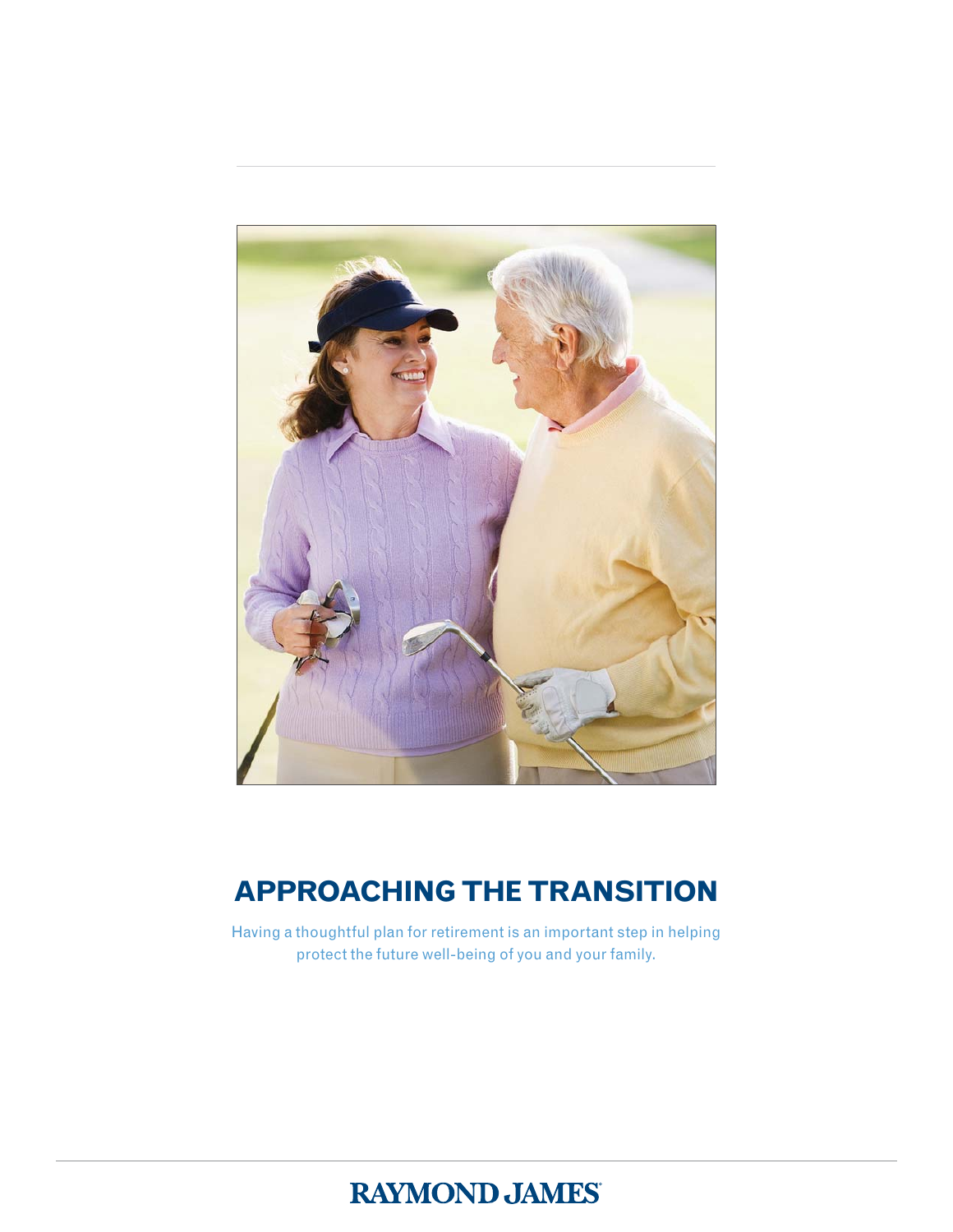## **TRANSITIONING YOUR INCOME IN TODAY'S ECONOMIC CLIMATE IS A CHALLENGING AND PERSONAL PROCESS.**

Even in the best of times, planning for this transition in life can be complicated, time consuming and emotionally draining. That's why you need the guidance of a financial advisor who specializes in retirement – someone with the right experience and expertise to help you take a calm, measured look at what it takes to build a comprehensive plan for retirement and professionally manage its implementation and ongoing support.

Looking realistically at what may lie ahead is key to developing a plan. Yet it is where many people have the most difficulty either through fear of the unknown or just procrastination. Fortunately for you, we've looked to the future many times for many clients over the years. That gives us a unique perspective to help you focus on what decisions lie ahead, how they can affect your plan, and how to best prepare for what you want to achieve.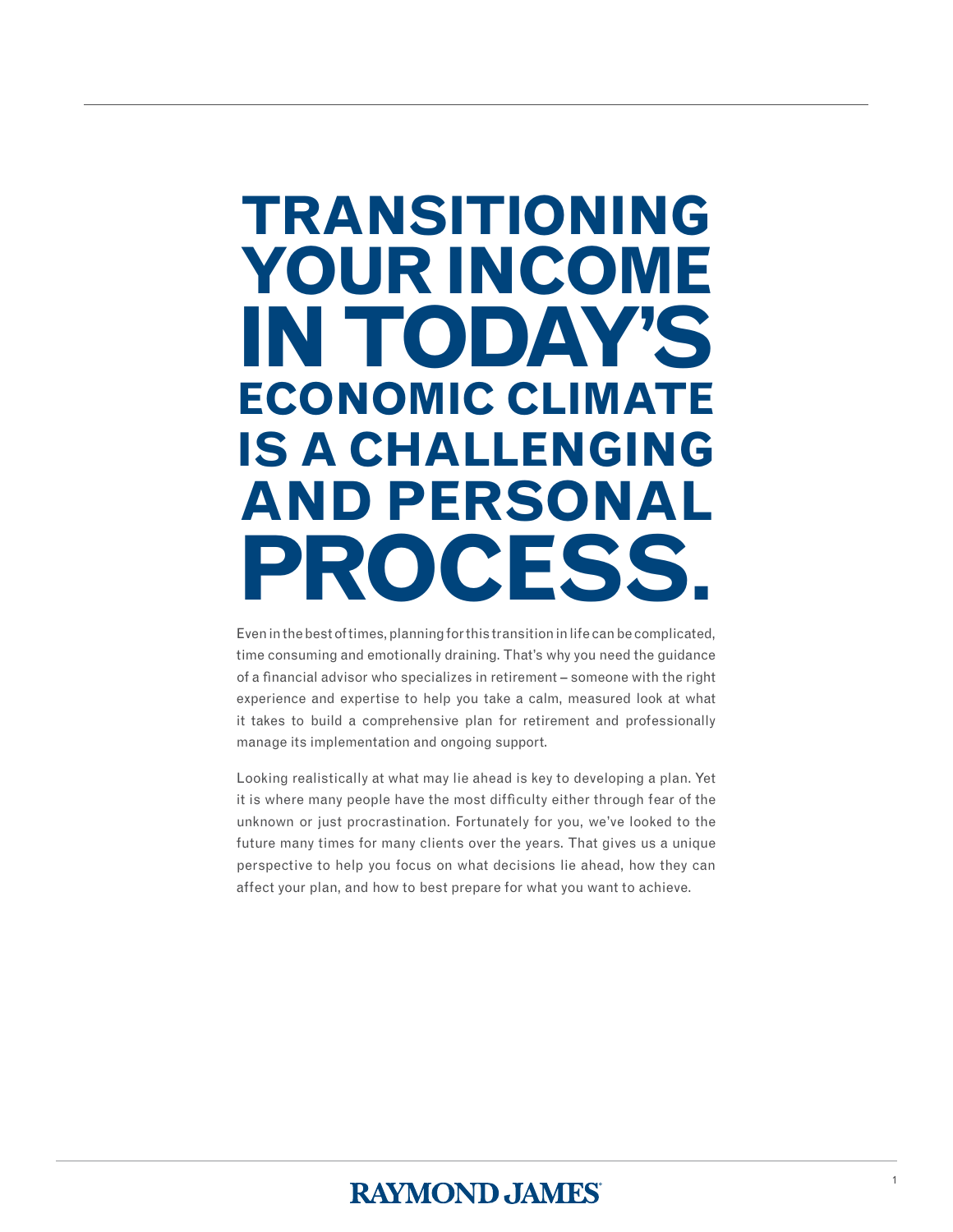#### **NEW RISKS LIE AHEAD – BE PREPARED TO MANAGE THEM.**

As you enter this new phase in your life, you'll have different concerns than those you faced in your primary earning years. Properly managing these new risks is crucial to your quality of life over the next 20 to 30 years. Our job is to identify them, determine how they may affect you and your unique situation and provide you with strategies with which to deal with them effectively.

#### **Living Longer**

First, you should plan for a long retirement. Statistics show a couple aged 65 has an 85% chance that at least one of them will live past 85.' This means your resources will have to last longer than you may have expected, so it's important to work with your advisor to assess your current and anticipated lifestyle – including the possibility you may need to reduce expenses to ensure that your assets provide enough income over your lifetime.

#### **Things Cost More Over Time**

Given longer life spans, inflation can significantly erode your purchasing power. For instance, a 3% rate of inflation over 30 years can reduce \$100,000 in purchasing power today to only \$40,000 in year 30. That means you must take steps to reduce the impact of inflation on your retirement assets.<sup>2</sup>

#### **Running Out of Money**

How much do you see yourself spending over 20 or more years of retirement? How much you spend is critical to ensuring that your assets do not run out before you are ready. Managing and controlling spending at a sustainable rate is key. Raymond James offers sound planning and competitive cash management products that can help you manage and track your spending.

#### **The Markets**

We cannot control financial markets, but working with your advisor can help you devise strategies to minimize the risk that market downturns can have on your ability to reach your goals. You also cannot always pick the right time to retire. A consecutive sequence of poor market returns can negatively impact the sustainability of your retirement assets, particularly during the early years of your retirement. Proper asset allocation<sup>3</sup> and some specialized financial products can help mitigate this risk.

<sup>1</sup> Source: Annuity 2000 Mortality Tables. Created by Raymond James using Ibbotson presentation materials. © 2011 Morningstar. All Rights Reserved. 3/1/2011

<sup>&</sup>lt;sup>2</sup> Past performance is no guarantee of future results. This is for illustrative purposes only and not indicative of any investment.

Created by Raymond James using Ibbotson presentation materials. © 2011 Morningstar. All Rights Reserved. 3/1/2011

<sup>&</sup>lt;sup>3</sup> There is no assurance that anv investment strategy will be successful. Investing involves risk and investors may incur a profit or a loss. Asset allocation and diversification do not ensure a profit or protect against a loss. Past performance is not indicative of future results.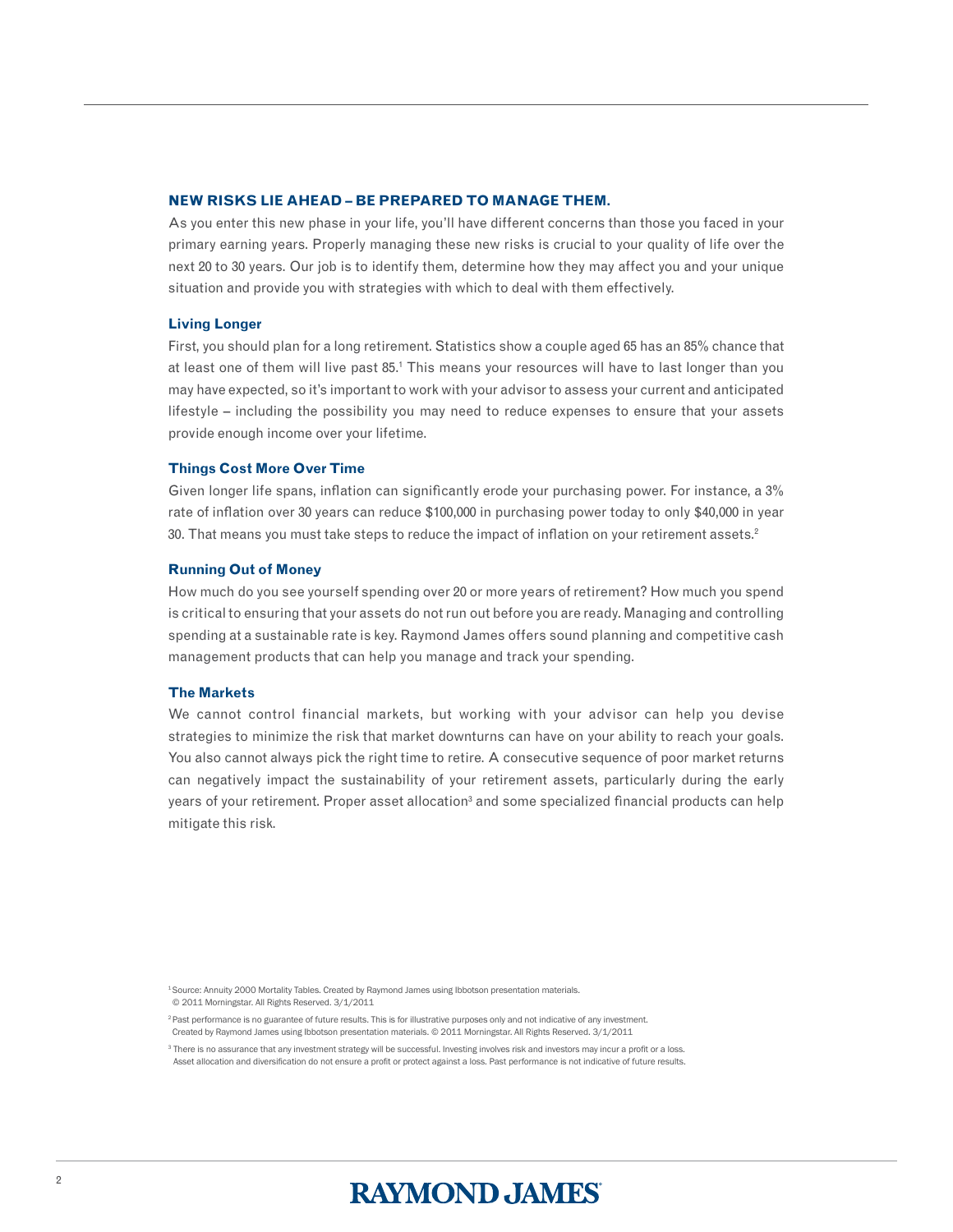# **The unknown"what ifs?"**

What do you worry about in the future? You face many unforeseen risks in the later stages of your life, and it's important to consider which you can protect against and take action on early. Some unknowns are easier to protect against than others, such as the rising costs of healthcare – both long-term and acute – disability, even the death of a spouse. Your advisor has the experience and the resources to help you in this process.

#### **ESTABLISHING YOUR PRIORITIES**

Drawing a clear picture of what may lie ahead can help you establish your priorities. Because your retirement will be unique to your circumstances, no simple calculator or rule of thumb can give an accurate vision of your future. That is why a planning process tailored to your needs is critical.

The first step is to describe what retirement means to you. Your advisor can then start to help you determine which goals are most important to you and where you might be willing to make trade-offs.

Things you and your advisor will consider can include planning to retire sooner even if it means a lower projected income or working a few more years; maximizing your income from your portfolio or planning to leave an inheritance for family members or charities; purchasing a second home or building reserve funds for unexpected medical expenses you may face.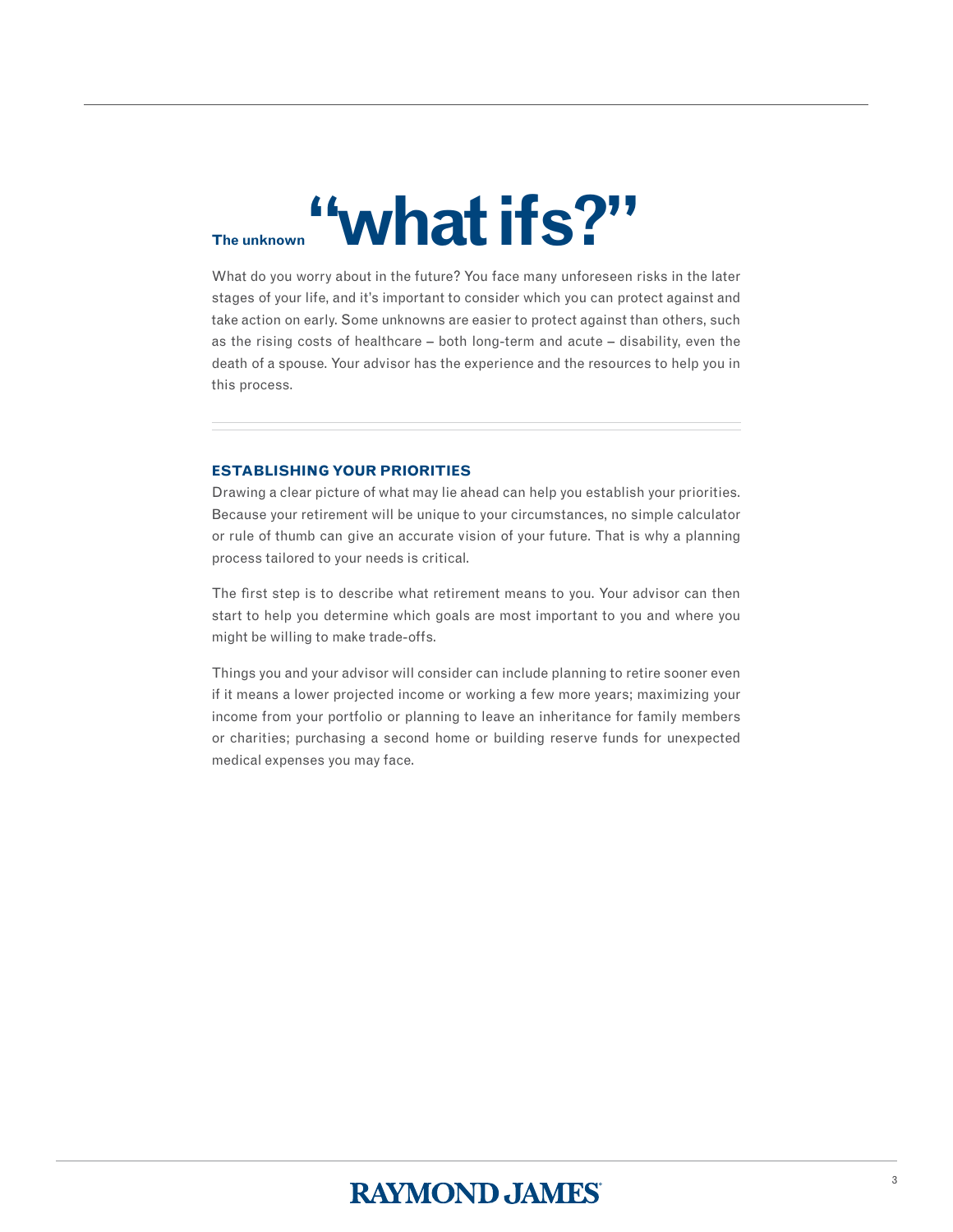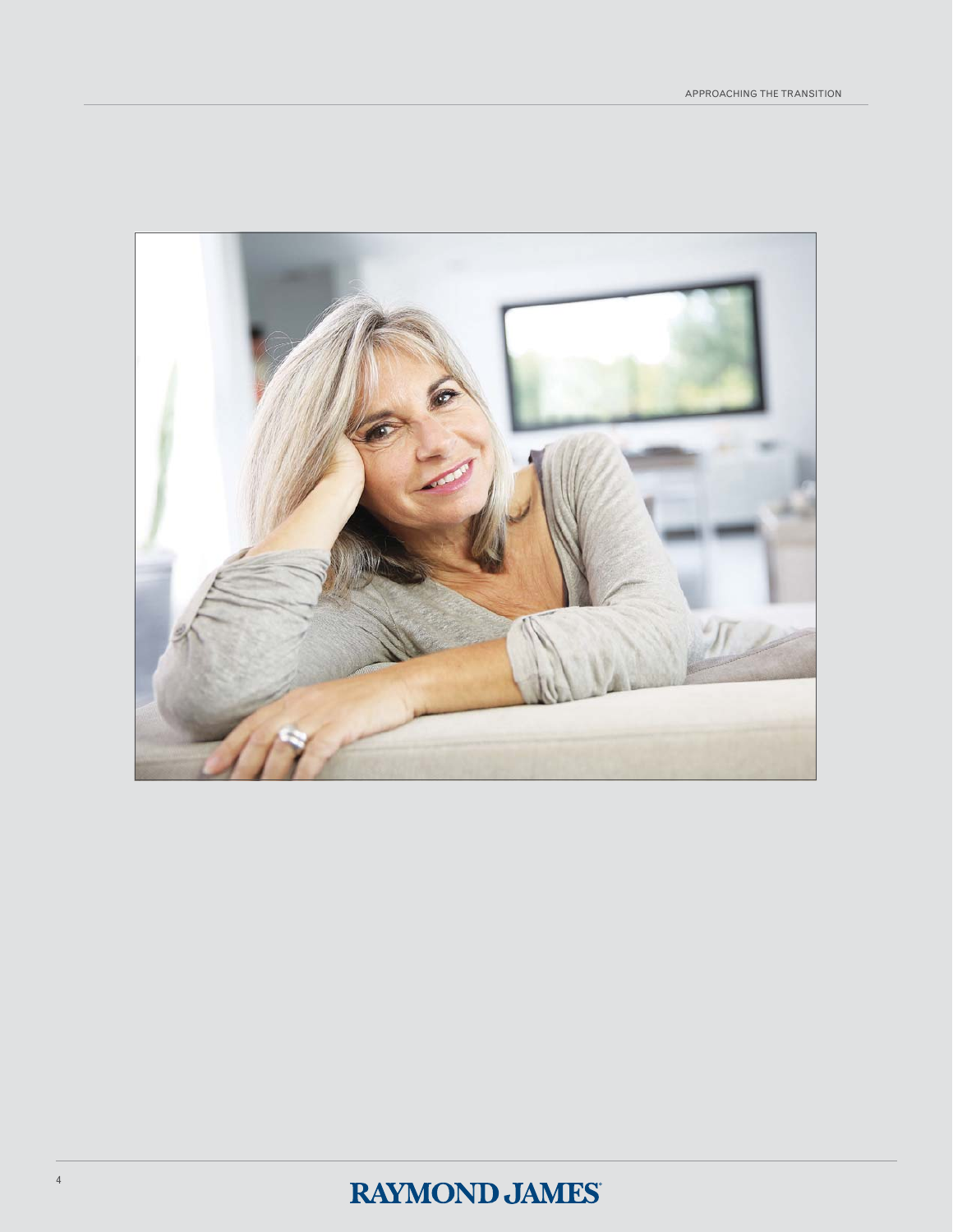#### **UNDERSTANDING NEEDS AND WANTS IN ORDER TO SET YOUR GOALS**

In the early days of retirement, expenses may rise as you make the transition and take advantage of your new freedom and the opportunity to do new things. After that, expenses may decline or flatten as your pace begins to slow – only to rise again later as healthcare costs become increasingly relevant.

#### **MANAGING HEALTHCARE COSTS**

The rising cost of healthcare will be one of the strongest headwinds impacting your ability to maintain a secure retirement. Illness and other medical issues are likely to affect the amount you'll need to spend – and could also, at some point, require you to rethink your goals.

The majority of retired Canadians expect their provincial health plan to cover their healthcare costs, but in reality, provincial health plans only pay about 70% of current retirees' medical costs, according to the Canadian Institute for Health Information. For instance, you'll still have copays, premiums and deductibles, and it doesn't cover hearing, dental or vision costs. Some retirees are fortunate enough to receive a retiree healthcare benefit from a former employer, but that has become increasingly rare. So, many turn to supplemental insurance to cover the remaining 30%. Even with an employer subsidized plan, you may need to sign up – and pay premiums – for additional private health insurance.

Your financial advisor can help find ways to generate the income necessary to accommodate both routine and unanticipated medical expenses.



Your province's health insurance assistance program also may offer some help. Available resources and information from http://www.hc-sc.gc.ca/hcs-sss/ medi-assur/faq-eng.php can be helpful. Another consideration: If you plan to still work, even part time, or consider returning to work, you may also be eligible for healthcare coverage through your new employer.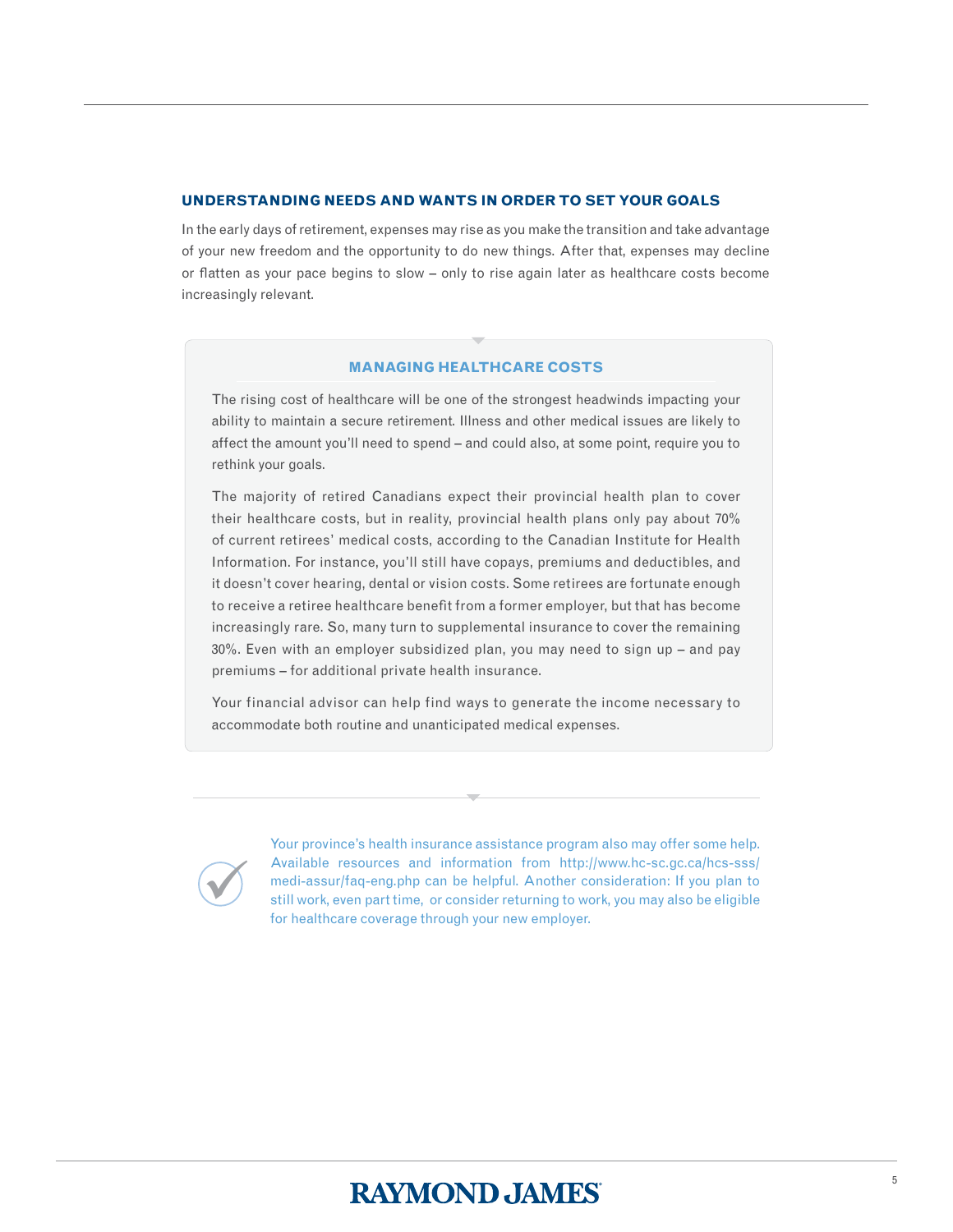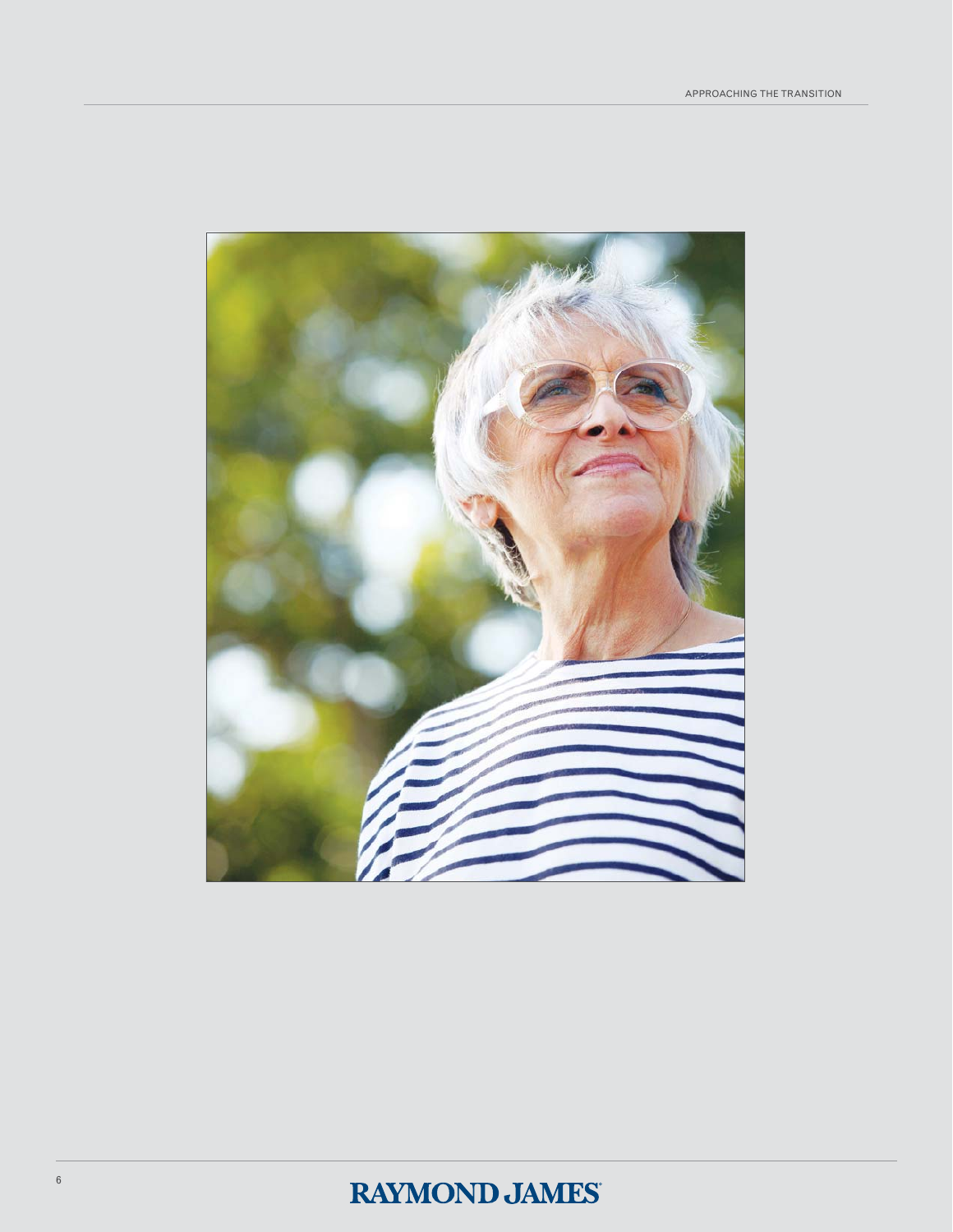We believe Raymond James advisors are different from other advisors in their focus on process and setting clear expectations about their role and your role. To help clarify our approach, we've created a simple way to illustrate how your resources work together to fund your unique goals.

First, you and your advisor will establish and quantify your needs and wants in retirement. Quite simply, needs are those things that are essential to have. And wants are those things that are nonessential – you don't need them to live, but they would be nice to afford.

**Essential Expenses** Mortgage

### Insurance Food Clothing Healthcare

**Examples of** 

#### **Examples of Nonessential Expenses**

Travel Entertainment **NEEDS WANTS** Club memberships Charitable giving Legacy for heirs

The next things you and your advisor will discuss are your sources of income. In order to meet the expenses you quantified, you'll need to account for and quantify every source of reliable income in retirement, as well as identify your assets intended to support your income in retirement.



#### **Examples of Reliable Income**

Government Benefits Pension payments Part-time employment Other income

#### **Examples of Retirement Assets**

RRSPs TFSAs GICs Annuities Brokerage & chequing accounts

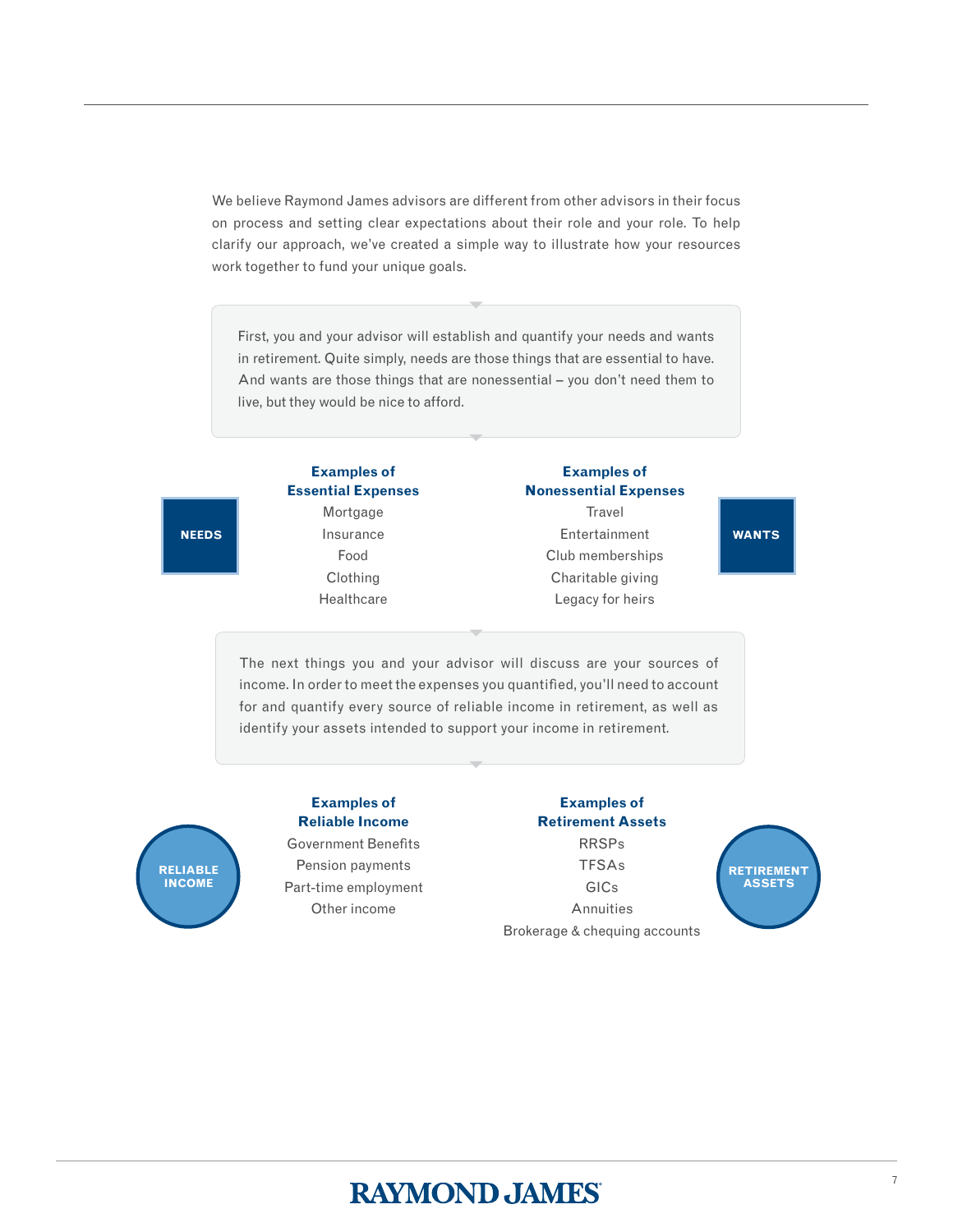Once you and your advisor have identified and totaled all the elements shown in the graphic illustration – how much your needs will cost, how much your wants will cost and how much you'll have in reliable income and retirement assets – you'll have a more complete picture of your cash flow in retirement.

This framework captures your unique situation and will help you and your advisor create a spending plan specific to your situation. It highlights how much of your assets will be able to fund your "needs gap" as well as your "wants" each year – or more specifically your "withdrawal rate." Four percent is a good rule of thumb to use to quickly assess if your withdrawal rate is sustainable.



In our process, our primary goal is to ensure that you have enough income from reliable income sources and/or your assets to meet your needs. First and foremost, we want you to feel secure that your needs will be met. Any additional retirement assets will then go to pay for your wants.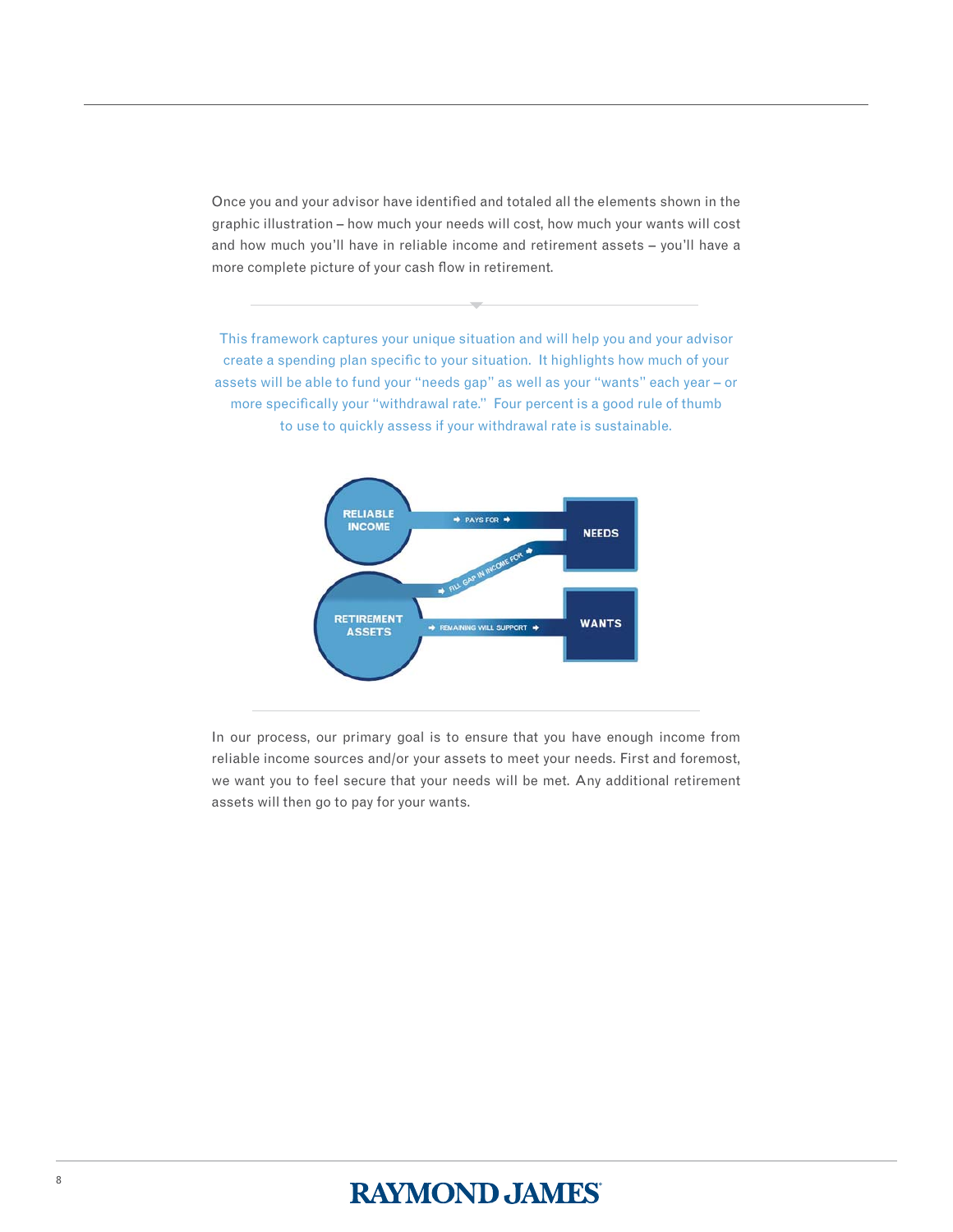## **IT'S NEVER TOO EARLY – OR LATE TO PLAN FOR THE FUTURE**

As we've discussed, many things are beyond our control – the future of home prices, the ups and downs of the stock market, and the rate of inflation, just to name a few. But you can take charge of your financial future through careful, comprehensive planning.

If you haven't already met with your financial advisor to discuss your retirement goals, now is the time to do so. You may find that you're better prepared for retirement than you had imagined – or you may discover that you need to make some careful adjustments.

### **TAKING THE NEXT STEP**

**You and your financial advisor can work together to:** 

Gain an understanding of your retirement finances. Assess possible outcomes and weigh your options.

Establish your priorities.

Distinguish between your "needs" and your "wants."

Determine how much you need to retire.

Share your personal income statement with your financial advisor.

Take control of your plan for retirement. Consider the variables you can control and those you can't.

Develop a process for managing your investments.

Work with your financial advisor to establish a comprehensive, dynamic plan for the future.

#### Plan your next steps.

Make an appointment with your advisor to determine whether your plan is on track.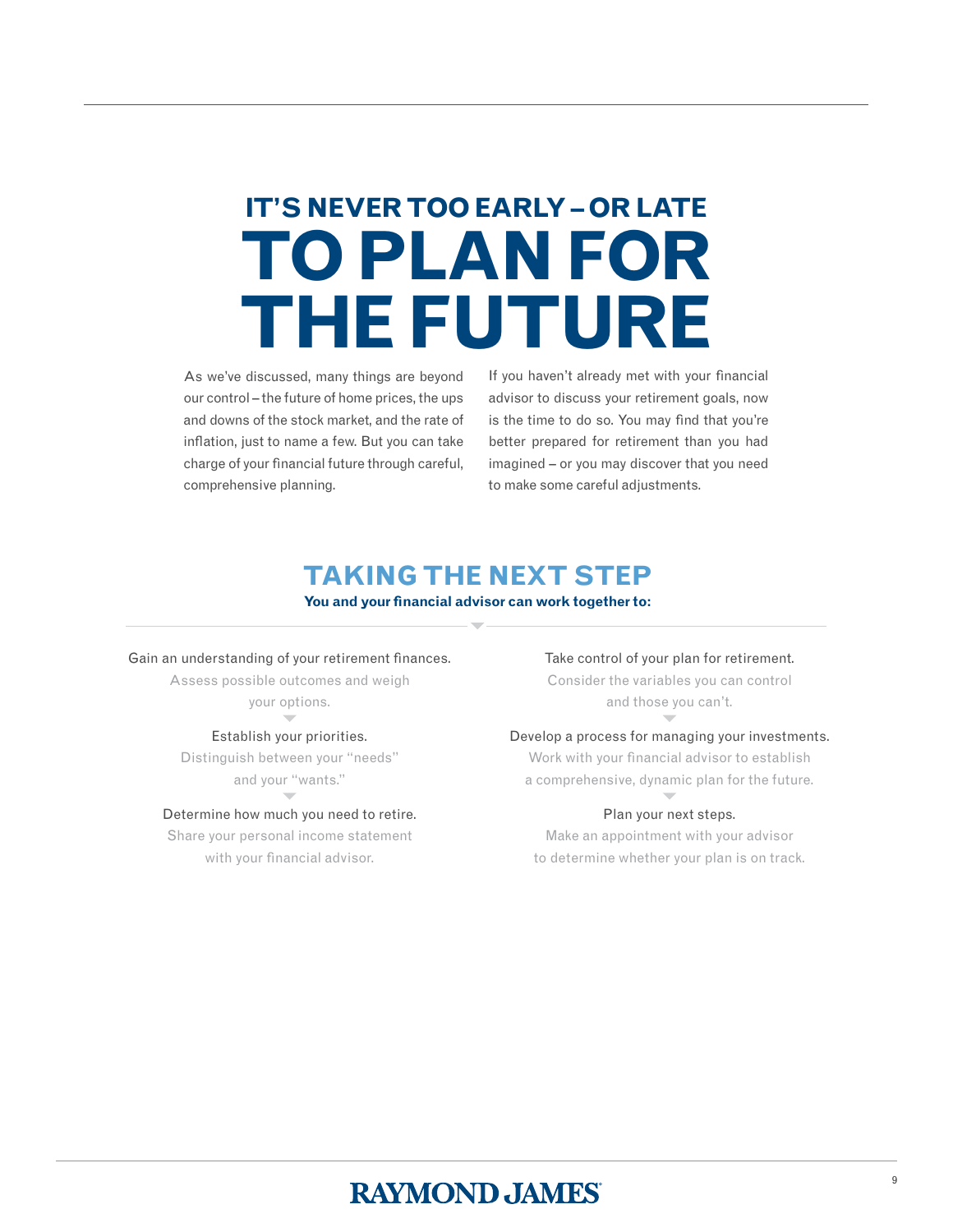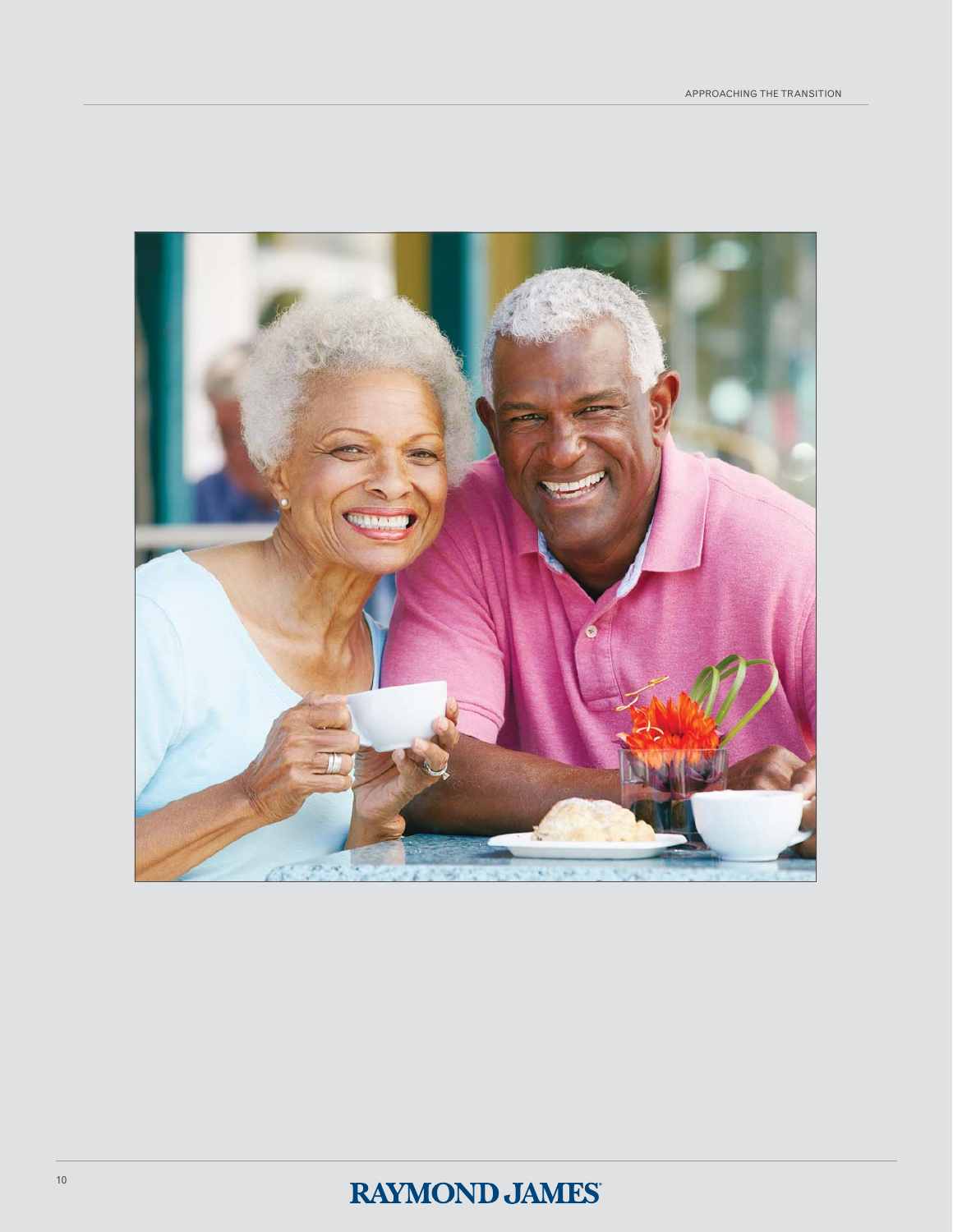#### **YOUR FINANCIAL INVENTORY**

#### **STEP 1 Determine your retirement living expenses.**

What do you project your living expenses will be in retirement? Give a general estimate of your essential expenses (needs) and nonessential expenses (wants) and circle whether the estimate is annual or monthly. If you need a detailed budget worksheet, we can provide one for you.

| Needs:                   | <b>Wants:</b>            |
|--------------------------|--------------------------|
| <b>Annual or Monthly</b> | <b>Annual or Monthly</b> |
| <b>Φ</b>                 |                          |

#### **STEP 2 Determine other retirement goals, and determine if they are a need or a want.**

What major expenditures are you planning on in retirement?

| Expenditure  | Need or Want?<br>(Check one) |      | <b>Frequency</b><br>(One time, annual, every __ years) | <b>Projected Amount</b> |
|--------------|------------------------------|------|--------------------------------------------------------|-------------------------|
| New car      | Need                         | Want |                                                        | S                       |
| Major travel | Need                         | Want |                                                        | S                       |
| Other        | Need                         | Want |                                                        | S                       |
| Other        | Need                         | Want |                                                        | \$                      |

Do you have plans to support or save to benefit others in retirement?

| Expenditure    |      | Need or Want?<br>(Check one) | Frequency<br>(One time, annual, every _ years) | Cost |
|----------------|------|------------------------------|------------------------------------------------|------|
| Education      | Need | Want                         |                                                | D    |
| Family support | Need | Want                         |                                                | \$   |
| Legacy         | Need | Want                         |                                                | \$   |
| Charity        | Need | Want                         |                                                | \$   |

#### **STEP 3 Look at your expected monthly income sources.**

| Income                                                                             | At Age | Monthly |
|------------------------------------------------------------------------------------|--------|---------|
| Canada Pension Plan (Receiving now?<br>Yes $\textit{or}$ at age $\_\_\_\_\_\_\_$   |        | \$      |
| Old Age Security (Receiving now?<br>Yes $\boldsymbol{or}$ at age $\_\_\_\_\_\_\_\$ |        | \$      |
| Defined Benefit Pension payments                                                   |        | \$      |
| Employment income                                                                  |        | \$      |
| Current annuity income*                                                            |        | \$      |
| Other                                                                              |        | \$      |
| Total Monthly Income                                                               | \$     |         |
| Total Annual Income                                                                | -\$    |         |

\*Income stream you receive from an annuity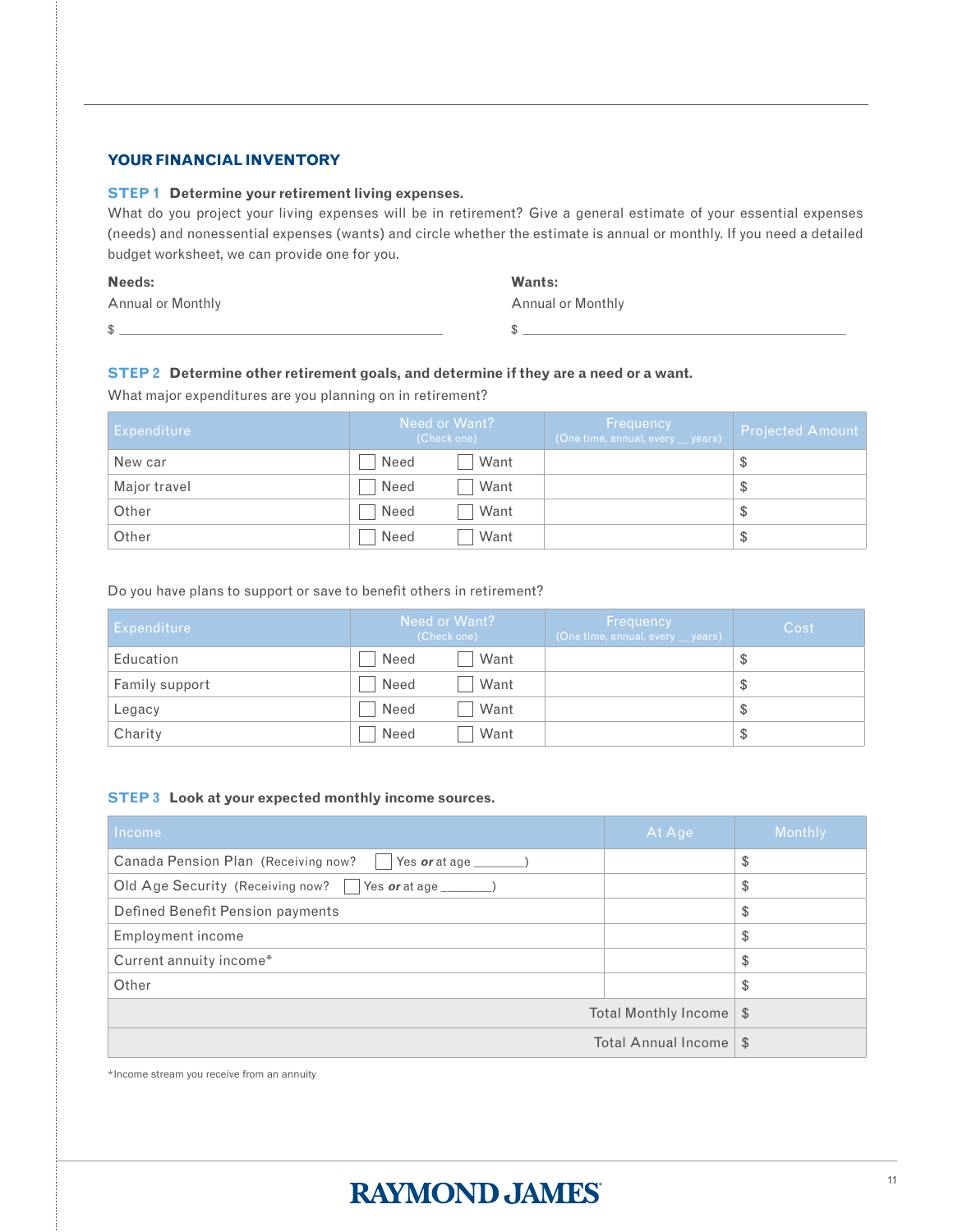#### **STEP 4 Review and list all of your assets.**

Indicate which of your financial assets are available and designated for funding your retirement.

| <b>Financial Assets</b>       | Owner | Designated for<br>Retirement? | Additions/Year<br>(Annual Contribution) | Current<br>Value |
|-------------------------------|-------|-------------------------------|-----------------------------------------|------------------|
| Chequing account 1            |       |                               | \$                                      | \$               |
| Chequing account 2            |       |                               | \$                                      | \$               |
| Bank savings                  |       |                               | \$                                      | \$               |
| GICs                          |       |                               | \$                                      | \$               |
| Brokerage account 1           |       |                               | \$                                      | \$               |
| Brokerage account 2           |       |                               | \$                                      | \$               |
| Corporate savings             |       |                               | \$                                      | \$               |
| RRSP <sub>1</sub>             |       |                               | \$                                      | \$               |
| RRSP <sub>2</sub>             |       |                               | \$                                      | \$               |
| TFSA1                         |       |                               | \$                                      | \$               |
| TFSA <sub>2</sub>             |       |                               | \$                                      | \$               |
| LIRA <sub>1</sub>             |       |                               | \$                                      | \$               |
| LIRA <sub>2</sub>             |       |                               | \$                                      | \$               |
| Other:                        |       |                               | \$                                      | \$               |
| Other:                        |       |                               | \$                                      | \$               |
| <b>Total Financial Assets</b> |       |                               | $\mathcal{F}$                           | $\frac{1}{2}$    |

Please list any other assets (nonfinancial) such as home, business, collectibles, investment properties, etc.

| <b>Other Assets</b> | Owner                   | Value |
|---------------------|-------------------------|-------|
| Residence           |                         | Φ     |
| <b>Business</b>     |                         | Ψ     |
| Other               |                         | \$    |
|                     | Total Other Assets   \$ |       |

#### **STEP 5 Risk Tolerance**

What type of investor are you? Select one description based upon your willingness to accept investment risk.

| Conservative     | <b>Moderately Conservative</b> | Moderate | Moderately Aggressive | Aggressive       |
|------------------|--------------------------------|----------|-----------------------|------------------|
|                  |                                |          |                       |                  |
| <b>LESS RISK</b> |                                |          |                       | <b>MORE RISK</b> |